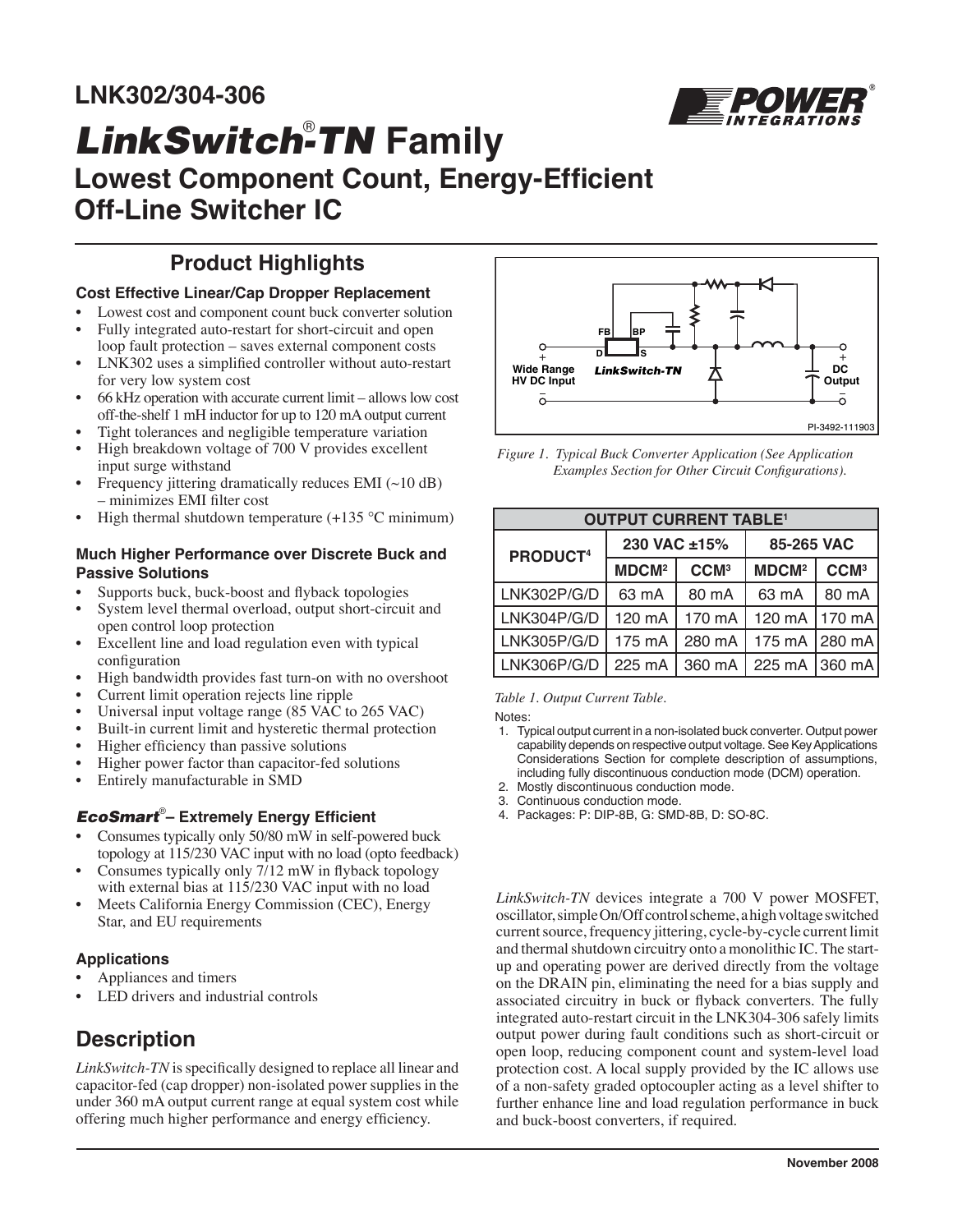

*Figure 2a. Functional Block Diagram (LNK302).* 



*Figure 2b. Functional Block Diagram (LNK304-306).* 

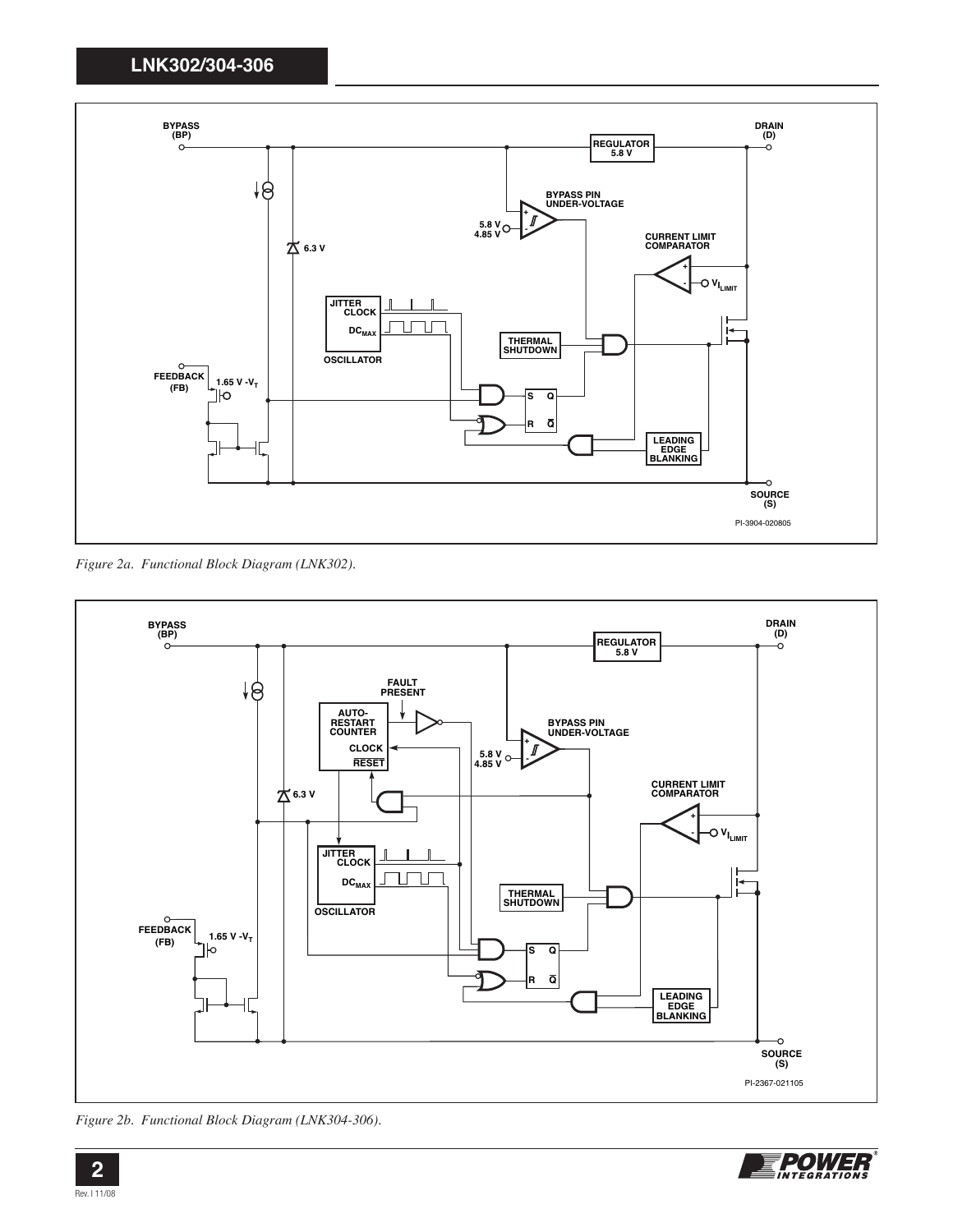# **Pin Functional Description**

## **DRAIN (D) Pin:**

Power MOSFET drain connection. Provides internal operating current for both start-up and steady-state operation.

## **BYPASS (BP) Pin:**

Connection point for a 0.1 μF external bypass capacitor for the internally generated 5.8 V supply.

## **FEEDBACK (FB) Pin:**

During normal operation, switching of the power MOSFET is controlled by this pin. MOSFET switching is terminated when a current greater than 49 μA is delivered into this pin.

## **SOURCE (S) Pin:**

This pin is the power MOSFET source connection. It is also the ground reference for the BYPASS and FEEDBACK pins.



*Figure 3. Pin Configuration.* 

# *LinkSwitch-TN* **Functional Description**

*LinkSwitch-TN* combines a high voltage power MOSFET switch with a power supply controller in one device. Unlike conventional PWM (pulse width modulator) controllers, *LinkSwitch-TN* uses a simple ON/OFF control to regulate the output voltage. The *LinkSwitch-TN* controller consists of an oscillator, feedback (sense and logic) circuit, 5.8 V regulator, BYPASS pin undervoltage circuit, over-temperature protection, frequency jittering, current limit circuit, leading edge blanking and a 700 V power MOSFET. The *LinkSwitch-TN* incorporates additional circuitry for auto-restart.

## **Oscillator**

The typical oscillator frequency is internally set to an average of 66 kHz. Two signals are generated from the oscillator: the maximum duty cycle signal  $(DC_{MAX})$  and the clock signal that indicates the beginning of each cycle.



The *LinkSwitch-TN* oscillator incorporates circuitry that introduces a small amount of frequency jitter, typically 4 kHz peak-to-peak, to minimize EMI emission. The modulation rate of the frequency jitter is set to 1 kHz to optimize EMI reduction for both average and quasi-peak emissions. The frequency jitter should be measured with the oscilloscope triggered at the falling edge of the DRAIN waveform. The waveform in Figure 4 illustrates the frequency jitter of the *LinkSwitch-TN*.

## **Feedback Input Circuit**

The feedback input circuit at the FB pin consists of a low impedance source follower output set at 1.65 V. When the current delivered into this pin exceeds 49 μA, a low logic level (disable) is generated at the output of the feedback circuit. This output is sampled at the beginning of each cycle on the rising edge of the clock signal. If high, the power MOSFET is turned on for that cycle (enabled), otherwise the power MOSFET remains off (disabled). Since the sampling is done only at the beginning of each cycle, subsequent changes in the FB pin voltage or current during the remainder of the cycle are ignored.

## **5.8 V Regulator and 6.3 V Shunt Voltage Clamp**

The 5.8 V regulator charges the bypass capacitor connected to the BYPASS pin to 5.8 V by drawing a current from the voltage on the DRAIN, whenever the MOSFET is off. The BYPASS pin is the internal supply voltage node for the *LinkSwitch-TN*. When the MOSFET is on, the *LinkSwitch-TN* runs off of the energy stored in the bypass capacitor. Extremely low power consumption of the internal circuitry allows the *LinkSwitch-TN*  to operate continuously from the current drawn from the DRAIN pin. A bypass capacitor value of  $0.1 \mu$ F is sufficient for both high frequency decoupling and energy storage.

In addition, there is a  $6.3$  V shunt regulator clamping the BYPASS pin at 6.3 V when current is provided to the BYPASS pin through an external resistor. This facilitates powering of *LinkSwitch-TN* externally through a bias winding to decrease the no-load consumption to about 50 mW.

## **BYPASS Pin Under-Voltage**

The BYPASS pin under-voltage circuitry disables the power MOSFET when the BYPASS pin voltage drops below 4.85 V. Once the BYPASS pin voltage drops below 4.85 V, it must rise back to 5.8 V to enable (turn-on) the power MOSFET.

## **Over-Temperature Protection**

The thermal shutdown circuitry senses the die temperature. The threshold is set at 142  $\degree$ C typical with a 75  $\degree$ C hysteresis. When the die temperature rises above this threshold (142 °C) the power MOSFET is disabled and remains disabled until the die temperature falls by 75 °C, at which point it is re-enabled.

## **Current Limit**

The current limit circuit senses the current in the power MOSFET. When this current exceeds the internal threshold  $(I_{L<sub>IMIT</sub>})$ , the

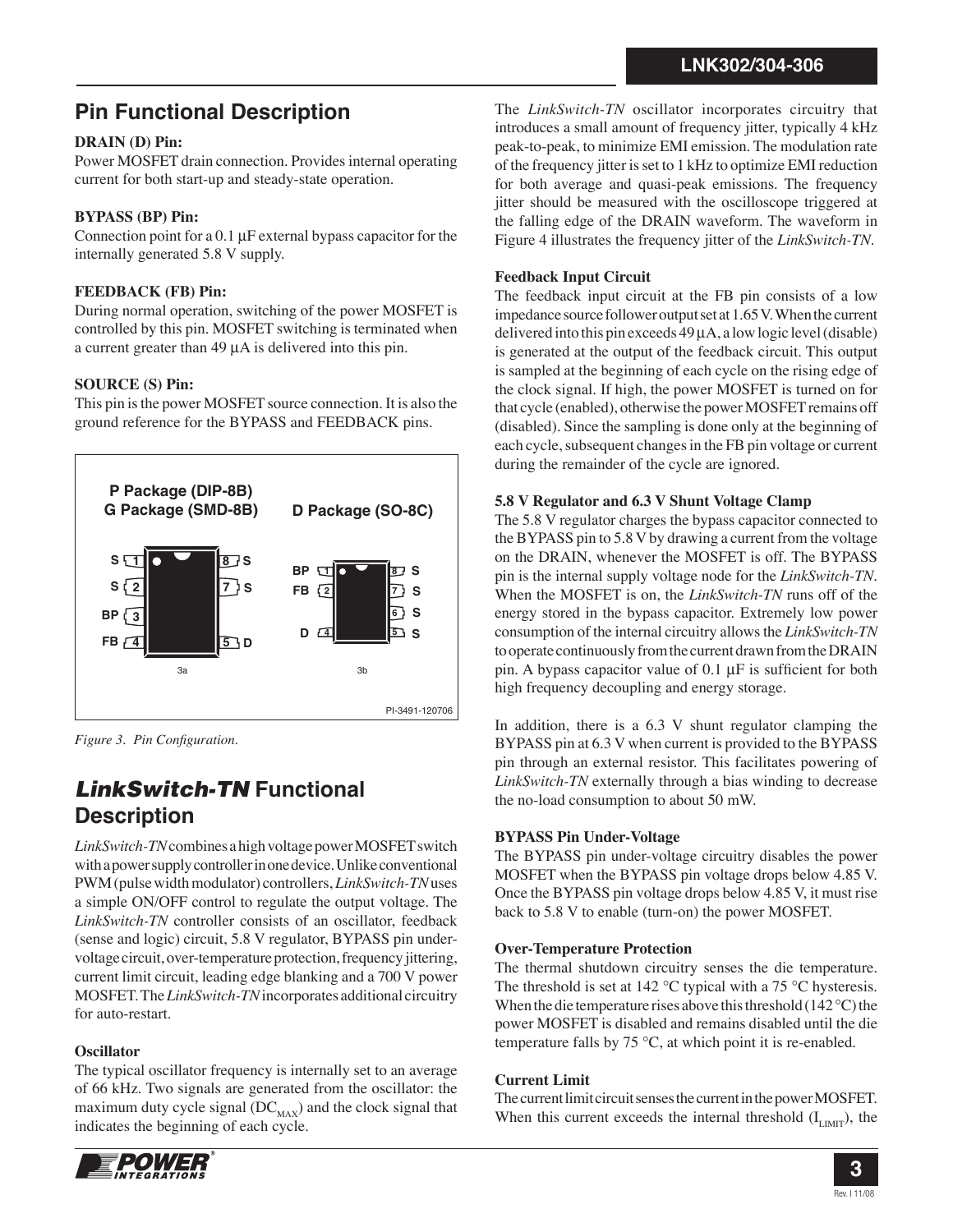

*Figure 4. Frequency Jitter.*

power MOSFET is turned off for the remainder of that cycle. The leading edge blanking circuit inhibits the current limit comparator for a short time  $(t_{LR})$  after the power MOSFET is turned on. This leading edge blanking time has been set so that current spikes caused by capacitance and rectifier reverse recovery time will not cause premature termination of the switching pulse.

#### **Auto-Restart (LNK304-306 only)**

In the event of a fault condition such as output overload, output short, or an open loop condition, *LinkSwitch-TN* enters into autorestart operation. An internal counter clocked by the oscillator gets reset every time the FB pin is pulled high. If the FB pin is not pulled high for 50 ms, the power MOSFET switching is disabled for 800 ms. The auto-restart alternately enables and disables the switching of the power MOSFET until the fault condition is removed.

# **Applications Example**

### **A 1.44 W Universal Input Buck Converter**

The circuit shown in Figure 5 is a typical implementation of a

12 V, 120 mA non-isolated power supply used in appliance control such as rice cookers, dishwashers or other white goods. This circuit may also be applicable to other applications such as night-lights, LED drivers, electricity meters, and residential heating controllers, where a non-isolated supply is acceptable.

The input stage comprises fusible resistor RF1, diodes D3 and D4, capacitors C4 and C5, and inductor L2. Resistor RF1 is a flame proof, fusible, wire wound resistor. It accomplishes several functions: a) Inrush current limitation to safe levels for rectifiers D3 and D4; b) Differential mode noise attenuation; c) Input fuse should any other component fail short-circuit (component fails safely open-circuit without emitting smoke, fire or incandescent material).

The power processing stage is formed by the *LinkSwitch-TN*, freewheeling diode D1, output choke L1, and the output capacitor C2. The LNK304 was selected such that the power supply operates in the mostly discontinuous-mode (MDCM). Diode D1 is an ultra-fast diode with a reverse recovery time  $(t)$ of approximately 75 ns, acceptable for MDCM operation. For continuous conduction mode (CCM) designs, a diode with a t<sub>r</sub> of ≤35 ns is recommended. Inductor L1 is a standard off-the- shelf inductor with appropriate RMS current rating (and acceptable temperature rise). Capacitor  $C2$  is the output filter capacitor; its primary function is to limit the output voltage ripple. The output voltage ripple is a stronger function of the ESR of the output capacitor than the value of the capacitor itself.

To a first order, the forward voltage drops of D1 and D2 are identical. Therefore, the voltage across C3 tracks the output voltage. The voltage developed across C3 is sensed and regulated via the resistor divider R1 and R3 connected to U1's FB pin. The values of R1 and R3 are selected such that, at the desired output voltage, the voltage at the FB pin is 1.65 V.

Regulation is maintained by skipping switching cycles. As the output voltage rises, the current into the FB pin will rise. If this exceeds  $I_{FB}$  then subsequent cycles will be skipped until the current reduces below  $I_{FB}$ . Thus, as the output load is reduced, more cycles will be skipped and if the load increases, fewer



*Figure 5. Universal Input, 12 V, 120 mA Constant Voltage Power Supply Using LinkSwitch-TN.* 

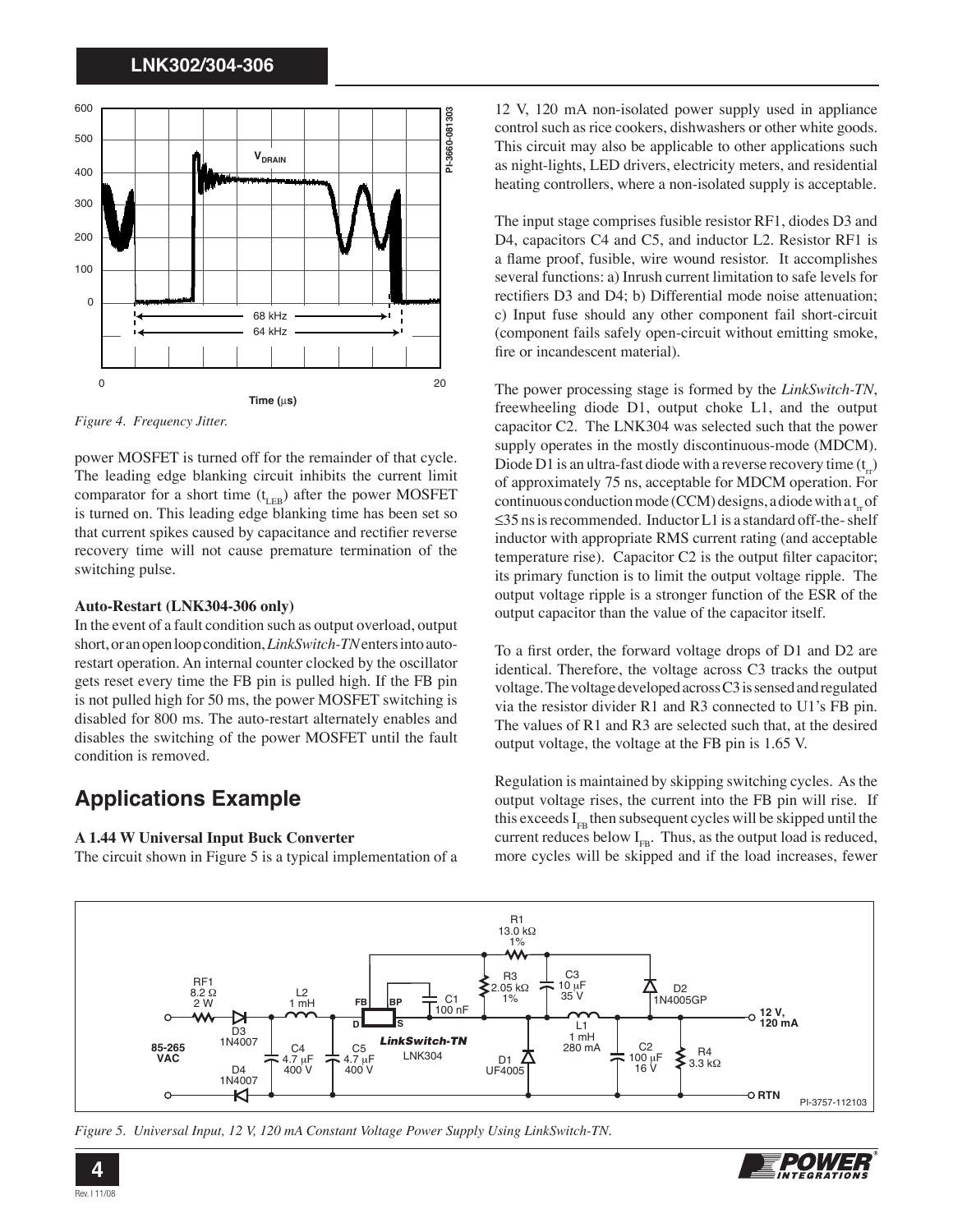

*Figure 6a. Recommended Printed Circuit Layout for LinkSwitch-TN in a Buck Converter Configuration using P or G Package.* 



*Figure 6b. Recommended Printed Circuit Layout for LinkSwitch-TN in a Buck Converter Configuration using D Package to Bottom Side of the Board.* 

cycles are skipped. To provide overload protection if no cycles are skipped during a 50 ms period, *LinkSwitch-TN* will enter auto-restart (LNK304-306), limiting the average output power to approximately 6% of the maximum overload power. Due to tracking errors between the output voltage and the voltage across C3 at light load or no load, a small pre-load may be required (R4). For the design in Figure 5, if regulation to zero load is required, then this value should be reduced to 2.4 kΩ.

# **Key Application Considerations**

# *LinkSwitch-TN* **Design Considerations**

## **Output Current Table**

Data sheet maximum output current table (Table 1) represents the maximum practical continuous output current for both mostly discontinuous conduction mode (MDCM) and continuous conduction mode (CCM) of operation that can be delivered from a given *LinkSwitch-TN* device under the following assumed conditions:

- 1) Buck converter topology.
- 2) The minimum DC input voltage is  $\geq 70$  V. The value of input capacitance should be large enough to meet this criterion.
- 3) For CCM operation a KRP\* of 0.4.
- 4) Output voltage of 12 VDC.
- 5) Efficiency of  $75\%$ .
- 6) A catch/freewheeling diode with  $t_r \le 75$  ns is used for MDCM operation and for CCM operation, a diode with  $t_{\rm rr}$  ≤35 ns is used.
- 7) The part is board mounted with SOURCE pins soldered to a sufficient area of copper to keep the SOURCE pin temperature at or below 100 °C.
- \*KRP is the ratio of ripple to peak inductor current.

## *LinkSwitch-TN* **Selection and Selection Between MDCM and CCM Operation**

Select the *LinkSwitch-TN* device, freewheeling diode and output inductor that gives the lowest overall cost. In general, MDCM

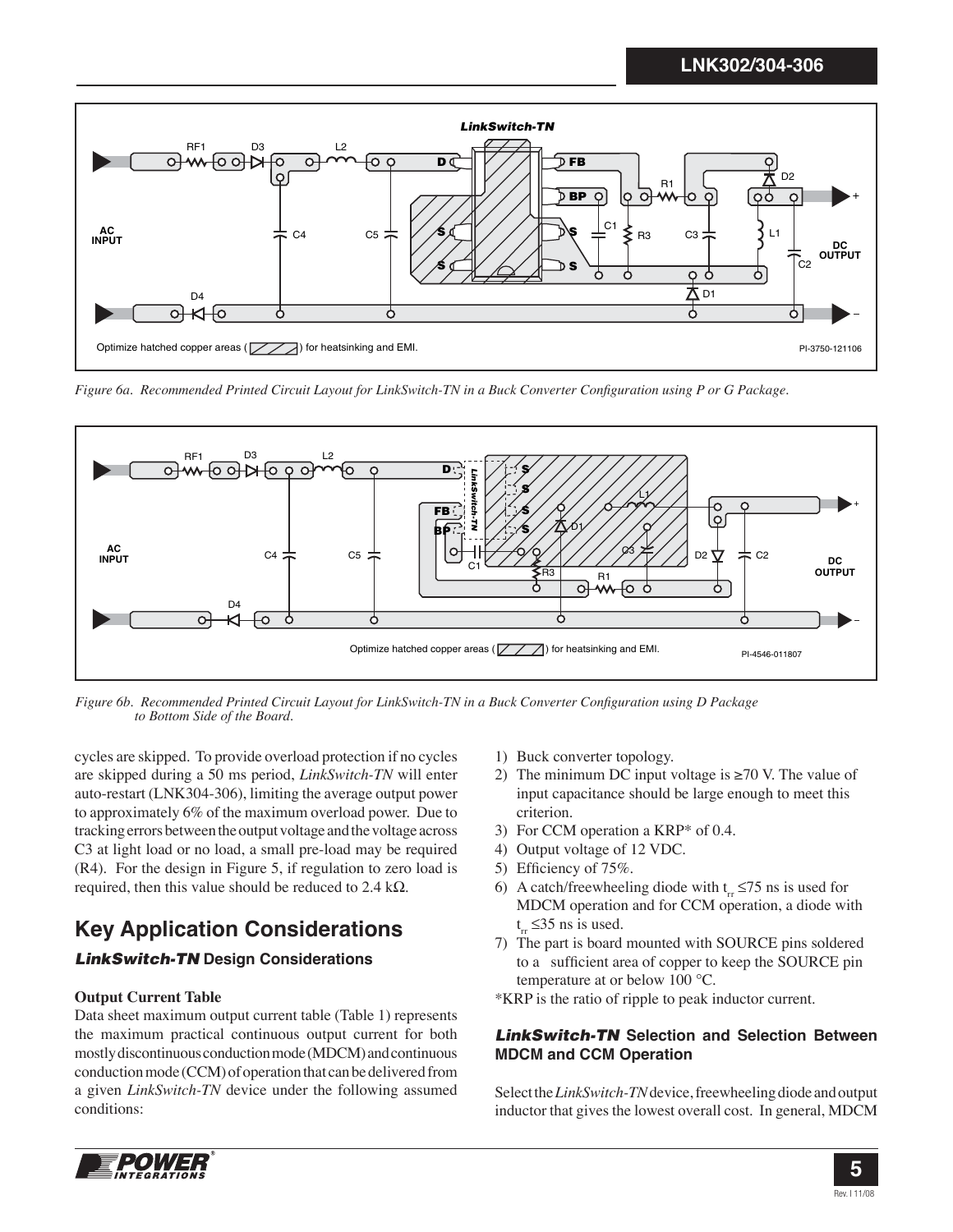

*Table 2. Common Circuit Configurations Using LinkSwitch-TN. (continued on next page)* 

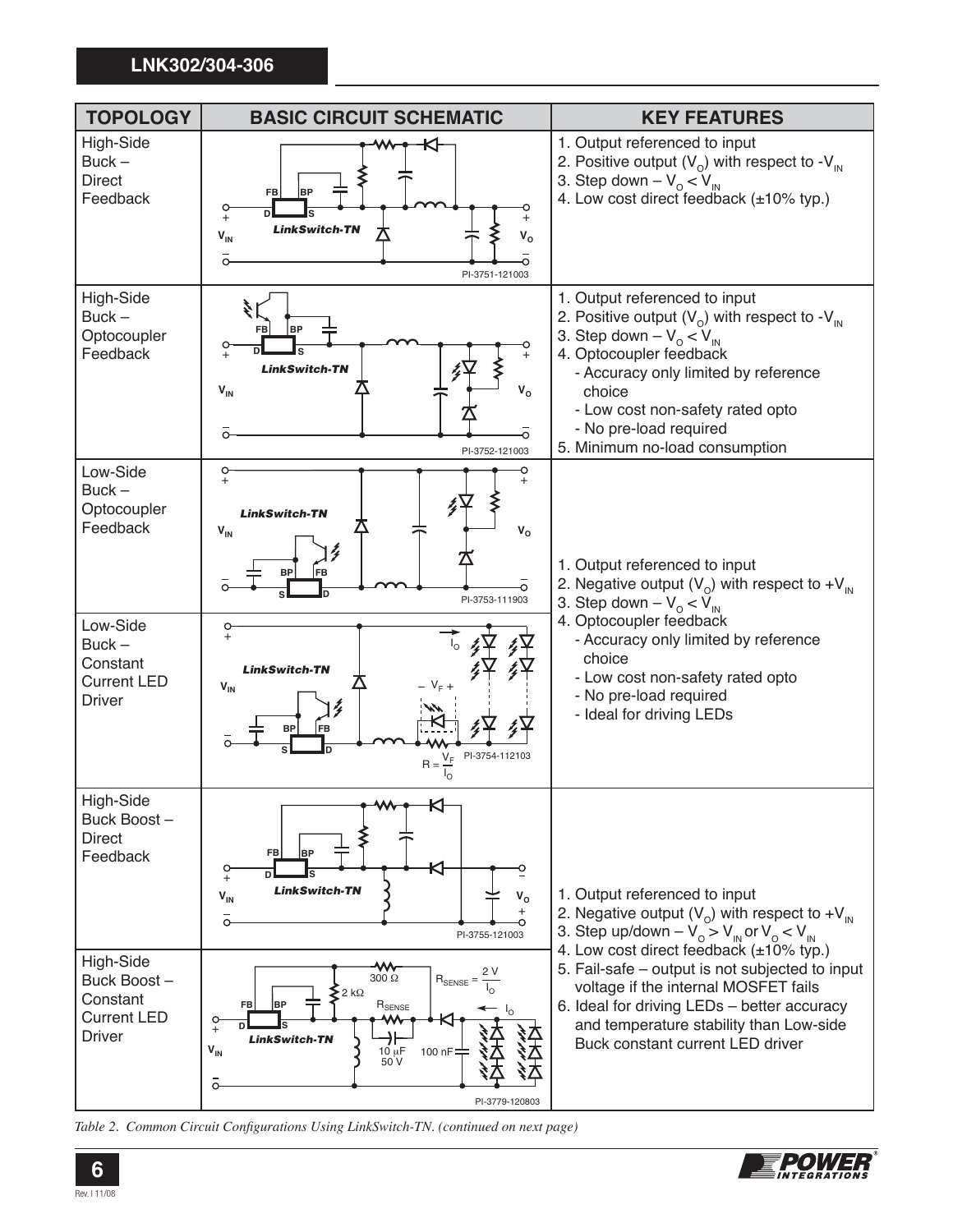

Table 2 (cont). Common Circuit Configurations Using LinkSwitch-TN.

provides the lowest cost and highest efficiency converter. CCM designs require a larger inductor and ultra-fast (t<sub>ra</sub> ≤35 ns) freewheeling diode in all cases. It is lower cost to use a larger *LinkSwitch-TN* in MDCM than a smaller *LinkSwitch-TN* in CCM because of the additional external component costs of a CCM design. However, if the highest output current is required, CCM should be employed following the guidelines below.

# **Topology Options**

*LinkSwitch-TN* can be used in all common topologies, with or without an optocoupler and reference to improve output voltage tolerance and regulation. Table 2 provide a summary of these configurations. For more information see the Application Note – *LinkSwitch-TN* Design Guide.

# **Component Selection**

Referring to Figure 5, the following considerations may be helpful in selecting components for a *LinkSwitch-TN* design.

# **Freewheeling Diode D1**

Diode D1 should be an ultra-fast type. For MDCM, reverse recovery time t<sub>ru</sub> ≤75 ns should be used at a temperature of 70 °C or below. Slower diodes are not acceptable, as continuous mode operation will always occur during startup, causing high leading edge current spikes, terminating the switching cycle prematurely, and preventing the output from reaching regulation. If the ambient temperature is above 70 °C then a diode with t<sub>rr</sub> ≤35 ns should be used.

For CCM an ultra-fast diode with reverse recovery time t<sub>r</sub> ≤35 ns should be used. A slower diode may cause excessive leading edge current spikes, terminating the switching cycle prematurely and preventing full power delivery.

Fast and slow diodes should never be used as the large reverse recovery currents can cause excessive power dissipation in the diode and/or exceed the maximum drain current specification of *LinkSwitch-TN*.



# **Feedback Diode D2**

Diode D2 can be a low-cost slow diode such as the 1N400X series, however it should be specified as a glass passivated type to guarantee a specified reverse recovery time. To a first order, the forward drops of D1 and D2 should match.

## **Inductor L1**

Choose any standard off-the-shelf inductor that meets the design requirements. A "drum" or "dog bone" "I" core inductor is recommended with a single ferrite element due to its low cost and very low audible noise properties. The typical inductance value and RMS current rating can be obtained from the *LinkSwitch-TN* design spreadsheet available within the *PI Expert* design suite from Power Integrations. Choose L1 greater than or equal to the typical calculated inductance with RMS current rating greater than or equal to calculated RMS inductor current.

# **Capacitor C2**

The primary function of capacitor C2 is to smooth the inductor current. The actual output ripple voltage is a function of this capacitor's ESR. To a first order, the ESR of this capacitor should not exceed the rated ripple voltage divided by the typical current limit of the chosen *LinkSwitch-TN*.

## **Feedback Resistors R1 and R3**

The values of the resistors in the resistor divider formed by R1 and R3 are selected to maintain 1.65 V at the FB pin. It is recommended that R3 be chosen as a standard 1% resistor of 2 k $\Omega$ . This ensures good noise immunity by biasing the feedback network with a current of approximately 0.8 mA.

## **Feedback Capacitor C3**

Capacitor C3 can be a low cost general purpose capacitor. It provides a "sample and hold" function, charging to the output voltage during the off time of *LinkSwitch-TN*. Its value should be 10 μF to 22 μF; smaller values cause poorer regulation at light load conditions.

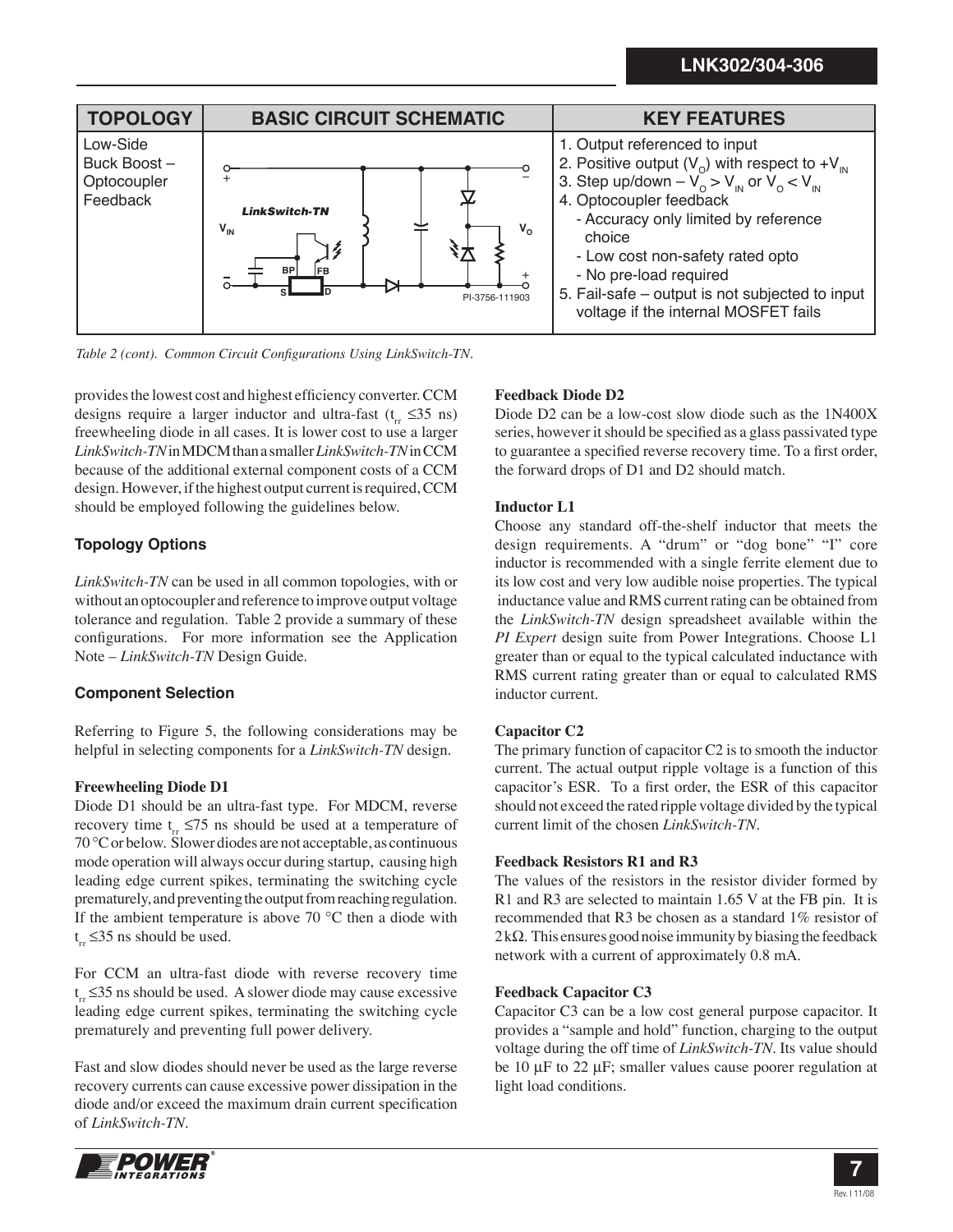#### **Pre-load Resistor R4**

In high-side, direct feedback designs where the minimum load is <3 mA, a pre-load resistor is required to maintain output regulation. This ensures sufficient inductor energy to pull the inductor side of the feedback capacitor C3 to input return via D2. The value of R4 should be selected to give a minimum output load of 3 mA.

In designs with an optocoupler the Zener or reference bias current provides a 1 mA to 2 mA minimum load, preventing "pulse bunching" and increased output ripple at zero load.

### *LinkSwitch-TN* **Layout Considerations**

In the buck or buck-boost converter configuration, since the SOURCE pins in *LinkSwitch-TN* are switching nodes, the copper area connected to SOURCE should be minimized to minimize EMI within the thermal constraints of the design.

In the boost configuration, since the SOURCE pins are tied to DC return, the copper area connected to SOURCE can be maximized to improve heatsinking.

The loop formed between the *LinkSwitch-TN*, inductor (L1), freewheeling diode (D1), and output capacitor (C2) should be kept as small as possible. The BYPASS pin capacitor C1 (Figure 6) should be located physically close to the SOURCE (S) and BYPASS (BP) pins. To minimize direct coupling from switching nodes, the *LinkSwitch-TN* should be placed away from AC input lines. It may be advantageous to place capacitors C4 and C5 in-between *LinkSwitch-TN* and the AC input. The second rectifier diode D4 is optional, but may be included for better EMI performance and higher line surge withstand capability.

### **Quick Design Checklist**

As with any power supply design, all *LinkSwitch-TN* designs should be verified for proper functionality on the bench. The following minimum tests are recommended:

- 1) Adequate DC rail voltage check that the minimum DC input voltage does not fall below 70 VDC at maximum load, minimum input voltage.
- 2) Correct Diode Selection UF400x series diodes are recommended only for designs that operate in MDCM at an ambient of 70 °C or below. For designs operating in continuous conduction mode (CCM) and/or higher ambients, then a diode with a reverse recovery time of 35 ns or better, such as the BYV26C, is recommended.
- 3) Maximum drain current verify that the peak drain current is below the data sheet peak drain specification under worst-case conditions of highest line voltage, maximum overload (just prior to auto-restart) and highest ambient temperature.
- 4) Thermal check at maximum output power, minimum input voltage and maximum ambient temperature, verify that the *LinkSwitch-TN* SOURCE pin temperature is 100  $\rm{°C}$  or below. This figure ensures adequate margin due to variations in  $R_{DS(ON)}$  from part to part. A battery powered thermocouple meter is recommended to make measurements when the SOURCE pins are a switching node. Alternatively, the ambient temperature may be raised to indicate margin to thermal shutdown.

In a *LinkSwitch-TN* design using a buck or buck boost converter topology, the SOURCE pin is a switching node. Oscilloscope measurements should therefore be made with probe grounded to a DC voltage, such as primary return or DC input rail, and not to the SOURCE pins. The power supply input must always be supplied from an isolated source (e.g. via an isolation transformer).

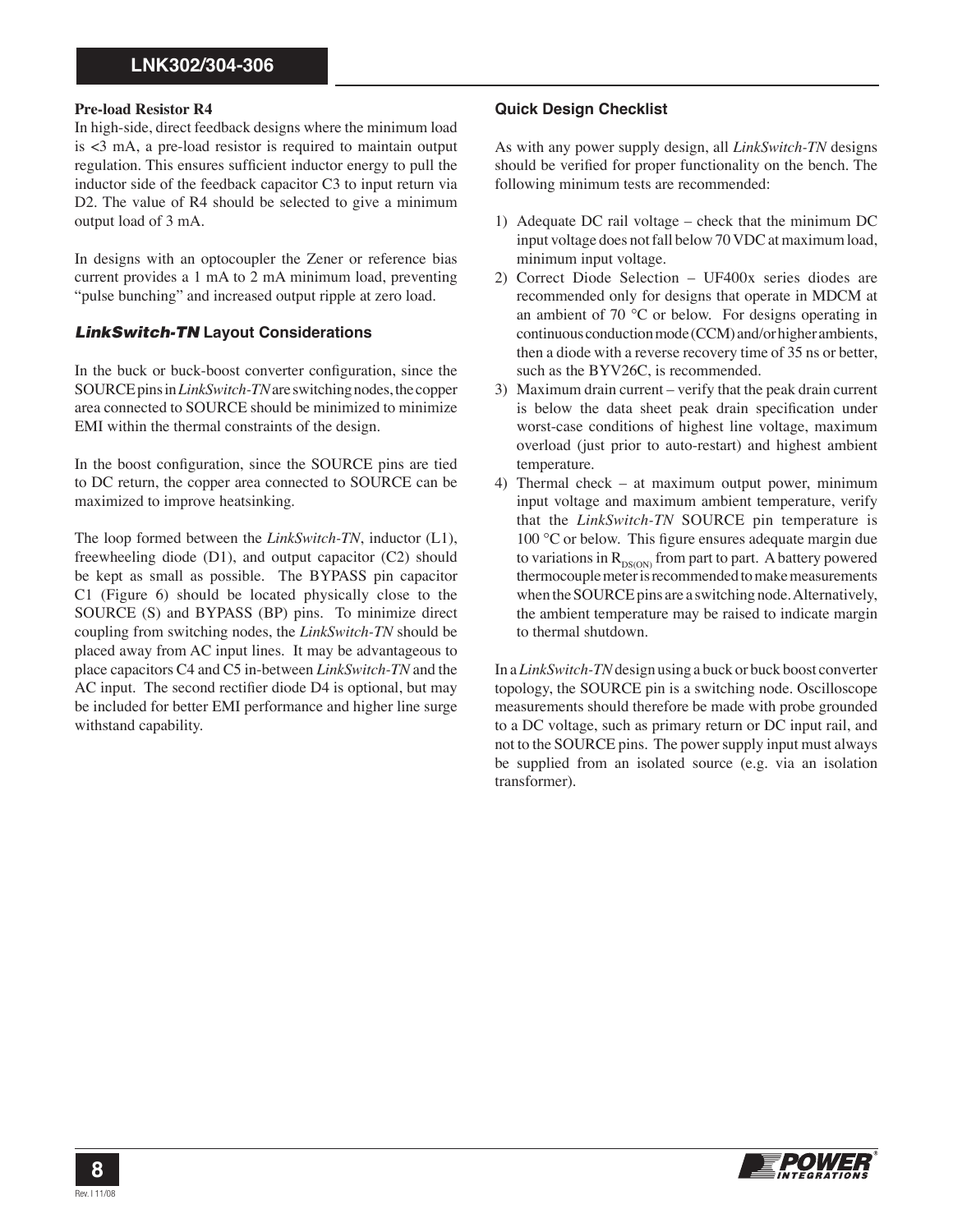# **ABSOLUTE MAXIMUM RATINGS(1,5)**

| Peak DRAIN Current (LNK302)200 mA (375 mA) <sup>(2)</sup>   |  |
|-------------------------------------------------------------|--|
| Peak DRAIN Current (LNK304)400 mA (750 mA) <sup>(2)</sup>   |  |
|                                                             |  |
| Peak DRAIN Current (LNK306)1400 mA (2600 mA) <sup>(2)</sup> |  |
|                                                             |  |
|                                                             |  |
|                                                             |  |
|                                                             |  |
|                                                             |  |
|                                                             |  |

- **Notes:**
- 1. All voltages referenced to SOURCE,  $T_A = 25 \text{ °C}$ .
- 2. The higher peak DRAIN current is allowed if the DRAIN to SOURCE voltage does not exceed 400 V.
- 3. Normally limited by internal circuitry.
- 4. 1/16 in. from case for 5 seconds.
- 5. Maximum ratings specified may be applied, one at a time, without causing permanent damage to the product. Exposure to Absolute Maximum Rating conditions for extended periods of time may affect product reliability.

# **THERMAL IMPEDANCE**

| Thermal Impedance: P or G Package: | Notes:                                                                                      |
|------------------------------------|---------------------------------------------------------------------------------------------|
|                                    |                                                                                             |
|                                    |                                                                                             |
| D Package:                         | 3. Soldered to 0.36 sq. in. $(232 \text{ mm}^2)$ , 2 oz. $(610 \text{ g/m}^2)$ copper clad. |
|                                    |                                                                                             |
|                                    |                                                                                             |

| <b>Parameter</b>                                                     | <b>Symbol</b>                | <b>Conditions</b><br>SOURCE = 0 V; T <sub>1</sub> = -40 to 125 °C<br>See Figure 7 |                  | Min  | <b>Typ</b> | <b>Max</b> | <b>Units</b>         |
|----------------------------------------------------------------------|------------------------------|-----------------------------------------------------------------------------------|------------------|------|------------|------------|----------------------|
|                                                                      |                              | (Unless Otherwise Specified)                                                      |                  |      |            |            |                      |
| <b>CONTROL FUNCTIONS</b>                                             |                              |                                                                                   |                  |      |            |            |                      |
| Output                                                               |                              | $T_{1} = 25 °C$                                                                   | Average          | 62   | 66         | 70         | kHz                  |
| Frequency                                                            | $f_{\rm osc}$                |                                                                                   | Peak-Peak Jitter |      | 4          |            |                      |
| <b>Maximum Duty</b><br>Cycle                                         | $\mathtt{DC}_{\mathtt{MAX}}$ | S2 Open                                                                           |                  | 66   | 69         | 72         | $\frac{1}{\sqrt{2}}$ |
| <b>FEEDBACK Pin</b><br><b>Turnoff Threshold</b><br>Current           | $I_{FB}$                     | $T_{\rm J} = 25 \,^{\circ}C$                                                      |                  | 30   | 49         | 68         | μA                   |
| <b>FEEDBACK Pin</b><br><b>Voltage at Turnoff</b><br><b>Threshold</b> | $V_{FB}$                     |                                                                                   |                  | 1.54 | 1.65       | 1.76       | $\vee$               |
| $I_{S1}$                                                             |                              | $V_{FB} \ge 2 V$<br>(MOSFET Not Switching)<br>See Note A                          |                  |      | 160        | 220        | μA                   |
| <b>DRAIN Supply</b><br>Current                                       | $I_{S2}$                     | <b>FEEDBACK</b><br>Open<br>(MOSFET<br>Switching)<br>See Notes A, B                | LNK302/304       |      | 200        | 260        |                      |
|                                                                      |                              |                                                                                   | <b>LNK305</b>    |      | 220        | 280        | μA                   |
|                                                                      |                              |                                                                                   | <b>LNK306</b>    |      | 250        | 310        |                      |

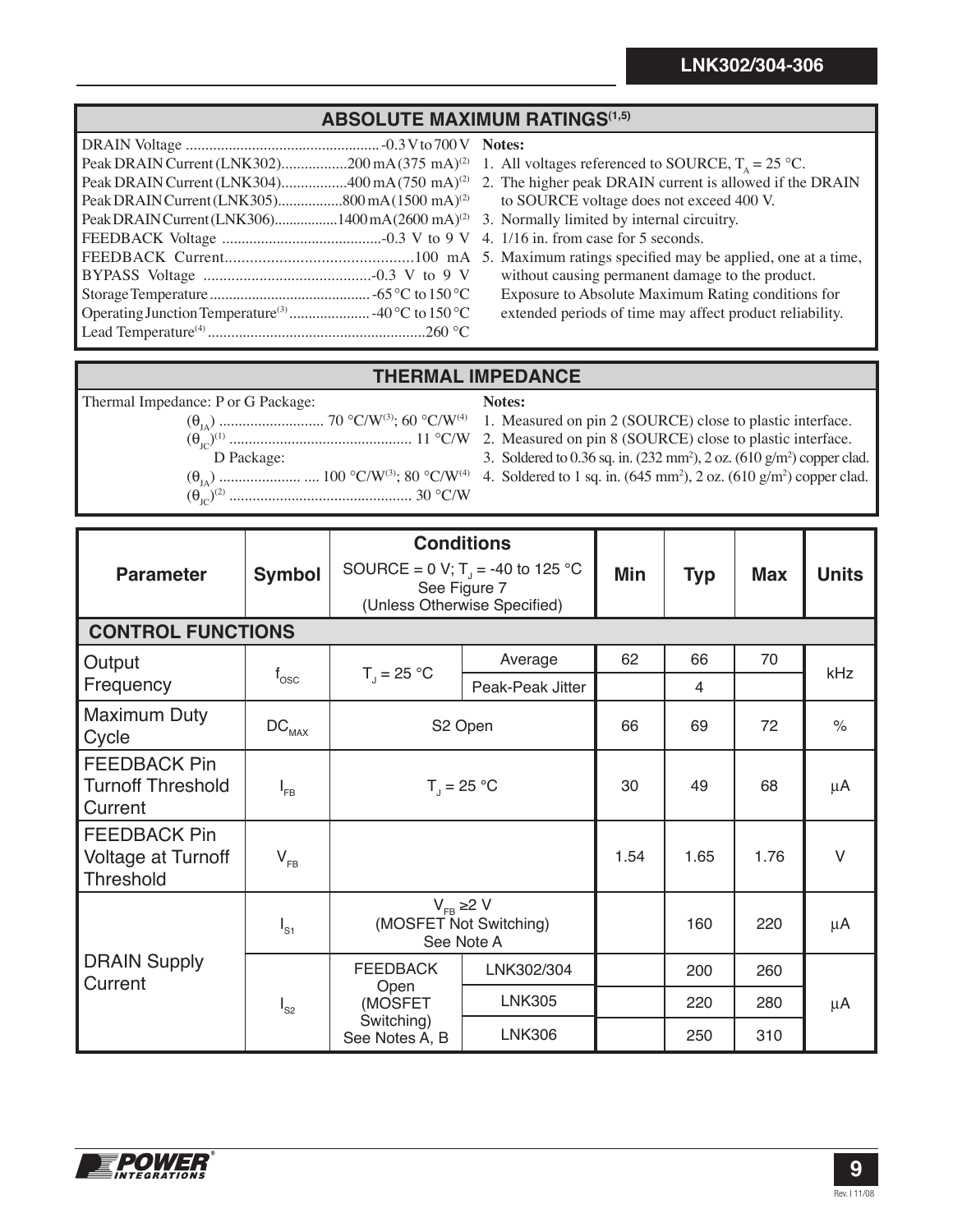|                                                |                             | <b>Conditions</b>                                        |               |        |            |            |                 |
|------------------------------------------------|-----------------------------|----------------------------------------------------------|---------------|--------|------------|------------|-----------------|
| <b>Parameter</b>                               | <b>Symbol</b>               | SOURCE = 0 V; T <sub>1</sub> = -40 to 125 °C             |               | Min    | <b>Typ</b> | <b>Max</b> | <b>Units</b>    |
|                                                |                             | See Figure 7<br>(Unless Otherwise Specified)             |               |        |            |            |                 |
| <b>CONTROL FUNCTIONS (cont.)</b>               |                             |                                                          |               |        |            |            |                 |
|                                                |                             | $V_{\text{RP}} = 0 V$<br>$T_{\parallel}$ = 25 °C         | LNK302/304    | $-5.5$ | $-3.3$     | $-1.8$     | mA              |
| <b>BYPASS Pin</b>                              | $I_{CH1}$                   |                                                          | LNK305/306    | $-7.5$ | $-4.6$     | $-2.5$     |                 |
| <b>Charge Current</b>                          |                             | $V_{\text{RP}} = 4 V$                                    | LNK302/304    | $-3.8$ | $-2.3$     | $-1.0$     |                 |
|                                                | $I_{CH2}$                   | $T_{\parallel}$ = 25 °C                                  | LNK305/306    | $-4.5$ | $-3.3$     | $-1.5$     |                 |
| <b>BYPASS Pin</b><br>Voltage                   | $V_{BP}$                    |                                                          |               | 5.55   | 5.8        | 6.10       | $\vee$          |
| <b>BYPASS Pin</b><br><b>Voltage Hysteresis</b> | $V_{BPH}$                   |                                                          |               | 0.8    | 0.95       | 1.2        | $\vee$          |
| <b>BYPASS Pin</b><br><b>Supply Current</b>     | $I_{\text{BPSC}}$           | See Note D                                               |               | 68     |            |            | μA              |
| <b>CIRCUIT PROTECTION</b>                      |                             |                                                          |               |        |            |            |                 |
|                                                | $I_{LIMIT}$ (See<br>Note E) | $di/dt = 55$ mA/ $\mu$ s<br>$T_{\rm J} = 25 \,^{\circ}C$ | <b>LNK302</b> | 126    | 136        | 146        | mA              |
|                                                |                             | $di/dt = 250$ mA/ $\mu$ s<br>$T_1 = 25 °C$               |               | 145    | 165        | 185        |                 |
| <b>Current Limit</b>                           |                             | $di/dt = 65$ mA/ $\mu$ s<br>$T_{\rm J} = 25 \,^{\circ}C$ | <b>LNK304</b> | 240    | 257        | 275        |                 |
|                                                |                             | $di/dt = 415$ mA/ $\mu$ s<br>$T_{\rm J} = 25$ °C         |               | 271    | 308        | 345        |                 |
|                                                |                             | $di/dt = 75$ mA/ $\mu$ s<br>$T_{\rm J} = 25 \,^{\circ}C$ | <b>LNK305</b> | 350    | 375        | 401        |                 |
|                                                |                             | $di/dt = 500$ mA/ $\mu$ s<br>$T_{\rm J}$ = 25 °C         |               | 396    | 450        | 504        |                 |
|                                                |                             | $di/dt = 95$ mA/ $\mu$ s<br>$T_{\rm J}$ = 25 °C          | <b>LNK306</b> | 450    | 482        | 515        |                 |
|                                                |                             | $di/dt = 610$ mA/ $\mu$ s<br>$T_{\text{J}}$ = 25 °C      |               | 508    | 578        | 647        |                 |
| Minimum On Time                                | $t_{ON(MIN)}$               |                                                          | LNK302/304    | 280    | 360        | 475        |                 |
|                                                |                             |                                                          | <b>LNK305</b> | 360    | 460        | 610        | ns              |
|                                                |                             |                                                          | <b>LNK306</b> | 400    | 500        | 675        |                 |
| <b>Leading Edge</b><br><b>Blanking Time</b>    | $t_{LEB}$                   | $T_{\rm J}$ = 25 °C<br>See Note F                        |               | 170    | 215        |            | ns              |
| <b>Thermal Shutdown</b><br>Temperature         | ${\tt T}_{_{\sf SD}}$       |                                                          |               | 135    | 142        | 150        | $\rm ^{\circ}C$ |



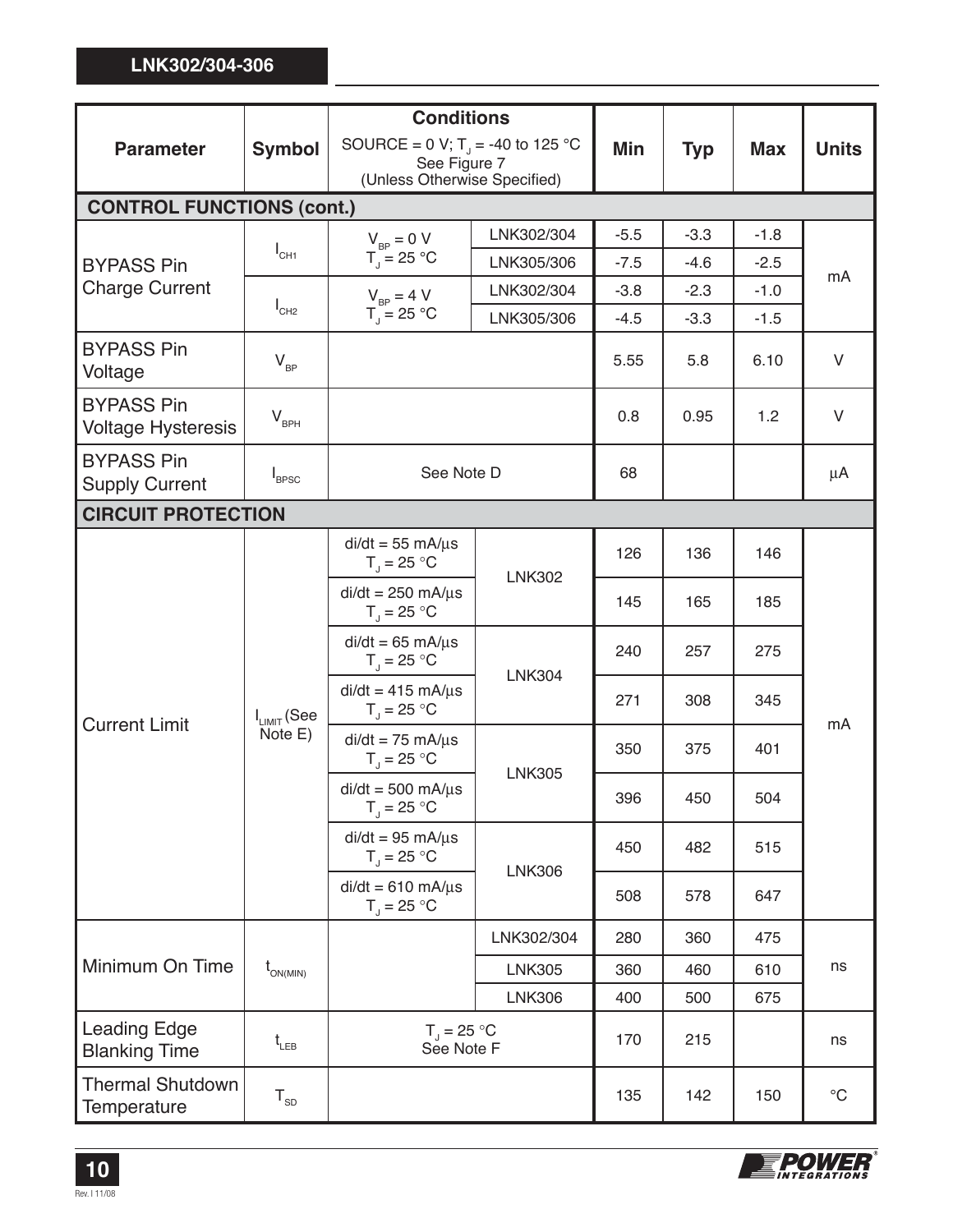| <b>Parameter</b>                             | <b>Symbol</b>                              | <b>Conditions</b><br>SOURCE = 0 V; T <sub>1</sub> = -40 to 125 °C<br>See Figure 7 |                                    | Min | <b>Typ</b>     | <b>Max</b> | <b>Units</b>      |
|----------------------------------------------|--------------------------------------------|-----------------------------------------------------------------------------------|------------------------------------|-----|----------------|------------|-------------------|
|                                              |                                            | (Unless Otherwise Specified)                                                      |                                    |     |                |            |                   |
| <b>CIRCUIT PROTECTION (cont.)</b>            |                                            |                                                                                   |                                    |     |                |            |                   |
| <b>Thermal Shutdown</b><br><b>Hysteresis</b> | ${\sf T}_{\rm SHD}$                        | See Note G                                                                        |                                    |     | 75             |            | $^\circ \text{C}$ |
| <b>OUTPUT</b>                                |                                            |                                                                                   |                                    |     |                |            |                   |
|                                              |                                            | <b>LNK302</b>                                                                     | $T_{J}$ = 25 °C                    |     | 48             | 55.2       |                   |
|                                              |                                            | $I_p = 13 \text{ mA}$                                                             | $T_{\rm J}$ = 100 °C               |     | 76             | 88.4       |                   |
|                                              |                                            | <b>LNK304</b>                                                                     | $T_{J}$ = 25 °C                    |     | 24             | 27.6       |                   |
| <b>ON-State</b>                              | $R_{DS(ON)}$                               | $I_p = 25 \text{ mA}$                                                             | $T_{\rm J} = 100 \, \rm ^{\circ}C$ |     | 38             | 44.2       | $\Omega$          |
| Resistance                                   |                                            | <b>LNK305</b>                                                                     | $T_{\rm d}$ = 25 °C                |     | 12             | 13.8       |                   |
|                                              |                                            | $I_{D} = 35 \text{ mA}$                                                           | $T_{J} = 100 °C$                   |     | 19             | 22.1       |                   |
|                                              |                                            | <b>LNK306</b><br>$I_p = 45 \text{ mA}$                                            | $T_1 = 25$ °C                      |     | $\overline{7}$ | 8.1        |                   |
|                                              |                                            |                                                                                   | $T_{J} = 100 °C$                   |     | 11             | 12.9       |                   |
| <b>OFF-State Drain</b>                       | $I_{DSS}$                                  | $V_{BP} = 6.2 V, V_{FB} \ge 2 V,$<br>$V_{DS} = 560 V,$<br>$\overline{T}$ = 25 °C  | LNK302/304                         |     |                | 50         | $\mu$ A           |
| <b>Leakage Current</b>                       |                                            |                                                                                   | <b>LNK305</b>                      |     |                | 70         |                   |
|                                              |                                            |                                                                                   | <b>LNK306</b>                      |     |                | 90         |                   |
| <b>Breakdown Voltage</b>                     | BV <sub>DSS</sub>                          | $V_{BP} = 6.2 V, V_{FB} \ge 2 V,$<br>$T_{1} = 25 \text{ °C}$                      |                                    | 700 |                |            | V                 |
| <b>Rise Time</b>                             | $\mathfrak{t}_{\textrm{\tiny R}}$          | Measured in a Typical Buck                                                        |                                    |     | 50             |            | ns                |
| <b>Fall Time</b>                             | $t_{\rm F}$                                | <b>Converter Application</b>                                                      |                                    |     | 50             |            | ns                |
| <b>DRAIN Supply</b><br>Voltage               |                                            |                                                                                   |                                    | 50  |                |            | $\vee$            |
| <b>Output Enable</b><br>Delay                | $\mathfrak{t}_{\scriptscriptstyle \sf EN}$ | See Figure 9                                                                      |                                    |     |                | 10         | $\mu$ s           |
| <b>Output Disable</b><br><b>Setup Time</b>   | $t_{\texttt{\tiny{DST}}}$                  |                                                                                   |                                    |     | 0.5            |            | $\mu$ s           |
| Auto-Restart                                 | $t_{\scriptscriptstyle \sf AR}$            | $T_{\rm d} = 25 \,^{\circ}\text{C}$<br>See Note H                                 | <b>LNK302</b>                      |     | Not Applicable |            |                   |
| <b>ON-Time</b>                               |                                            |                                                                                   | LNK304-306                         |     | 50             |            | ms                |
| Auto-Restart                                 |                                            |                                                                                   | <b>LNK302</b>                      |     | Not Applicable |            |                   |
| $\mathtt{DC}_{\mathtt{AR}}$<br>Duty Cycle    |                                            | LNK304-306                                                                        |                                    |     | 6              |            | $\%$              |

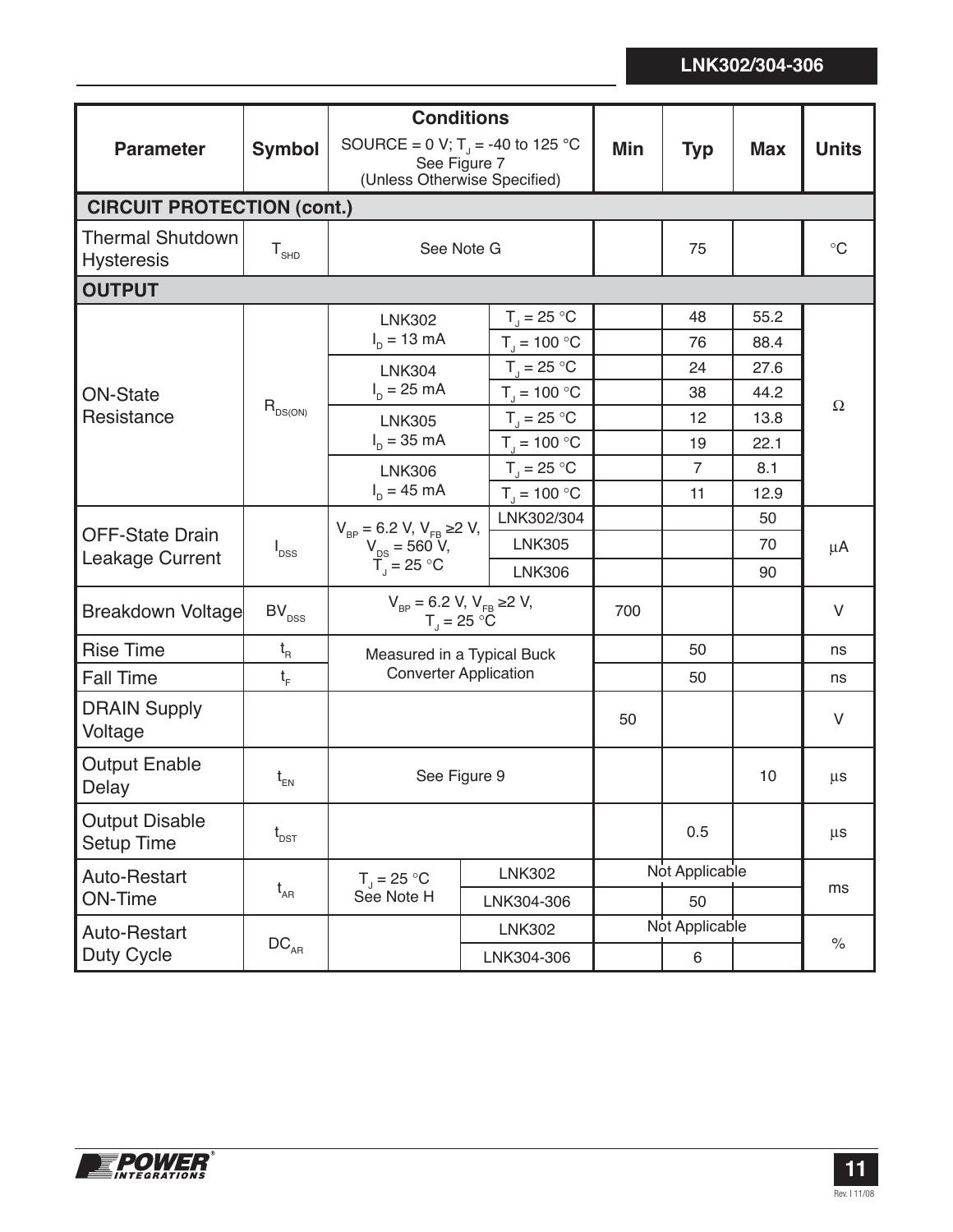## **NOTES:**

- A. Total current consumption is the sum of I<sub>s1</sub> and I<sub>DSS</sub> when FEEDBACK pin voltage is ≥2 V (MOSFET not switching) and the sum of I<sub>s2</sub> and I<sub>DSS</sub> when FEEDBACK pin is shorted to SOURCE (MOSFET switching).
- B Since the output MOSFET is switching, it is difficult to isolate the switching current from the supply current at the DRAIN. An alternative is to measure the BYPASS pin current at 6 V.
- C. See Typical Performance Characteristics section Figure 14 for BYPASS pin start-up charging waveform.
- D. This current is only intended to supply an optional optocoupler connected between the BYPASS and FEEDBACK pins and not any other external circuitry.
- E. For current limit at other di/dt values, refer to Figure 13.
- F. This parameter is guaranteed by design.
- G. This parameter is derived from characterization.
- H. Auto-restart on time has the same temperature characteristics as the oscillator (inversely proportional to frequency).



*Figure 7. LinkSwitch-TN General Test Circuit.* 



*Figure 8. LinkSwitch-TN Duty Cycle Measurement. Figure 9. LinkSwitch-TN Output Enable Timing.* 





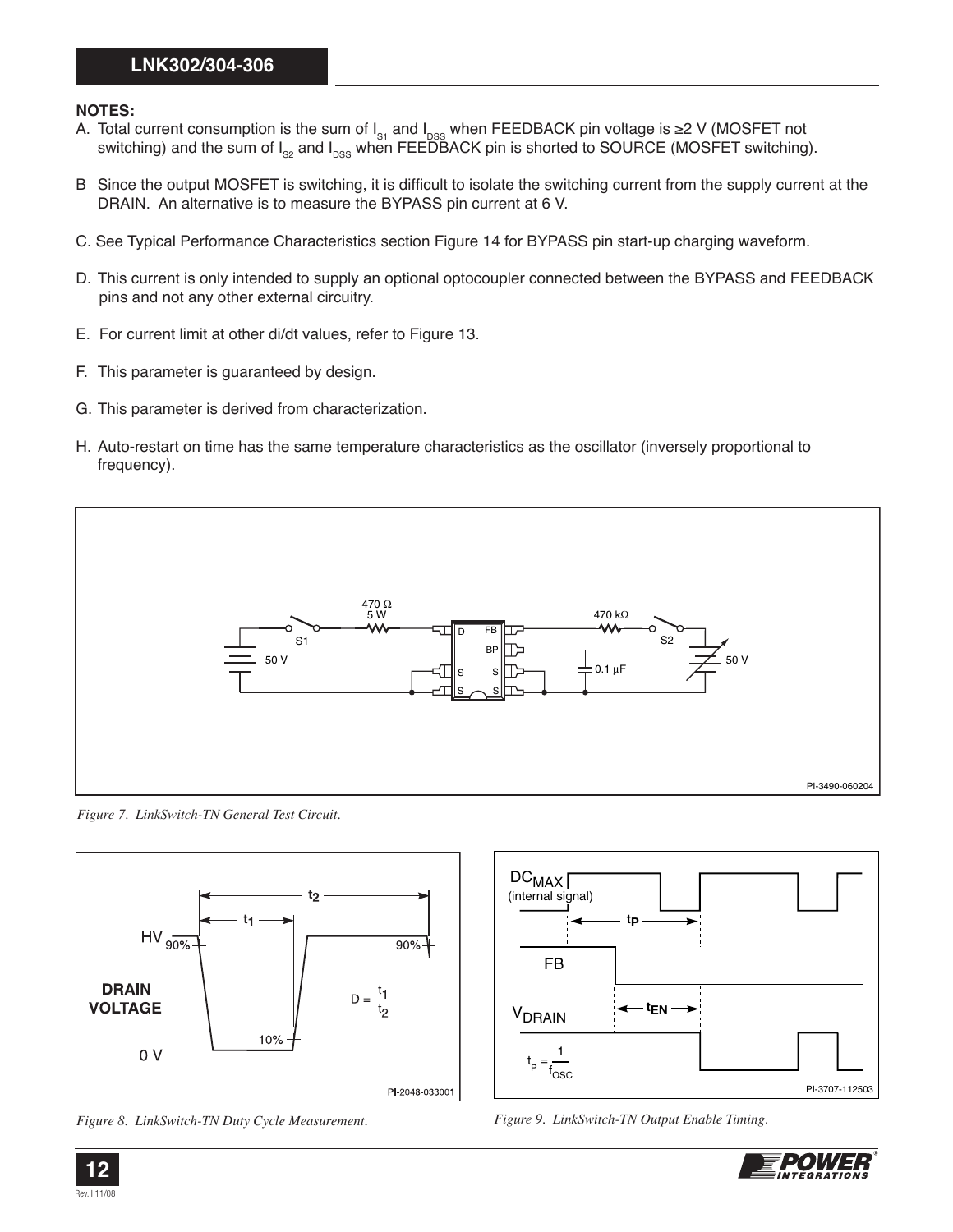# **Typical Performance Characteristics**



*Figure 10. Breakdown vs. Temperature.* 



*Figure 12. Current Limit vs. Temperature at Normalized di/dt.* 







*Figure 11. Frequency vs. Temperature.* 



*Figure 13. Current Limit vs. di/dt.* 





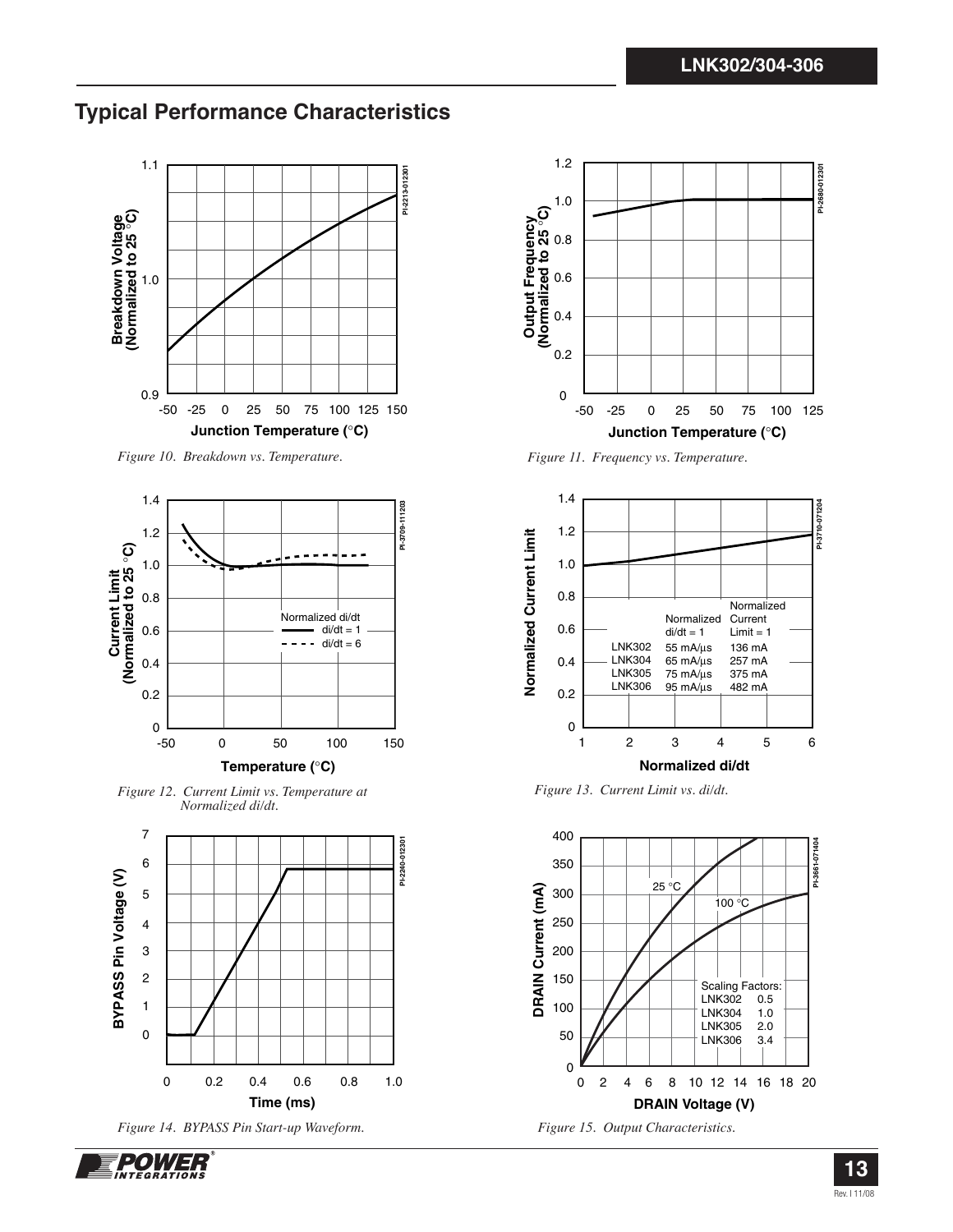# **Typical Performance Characteristics (cont.)**



*Figure 16.*  $C_{\text{oss}}$  vs. Drain Voltage.



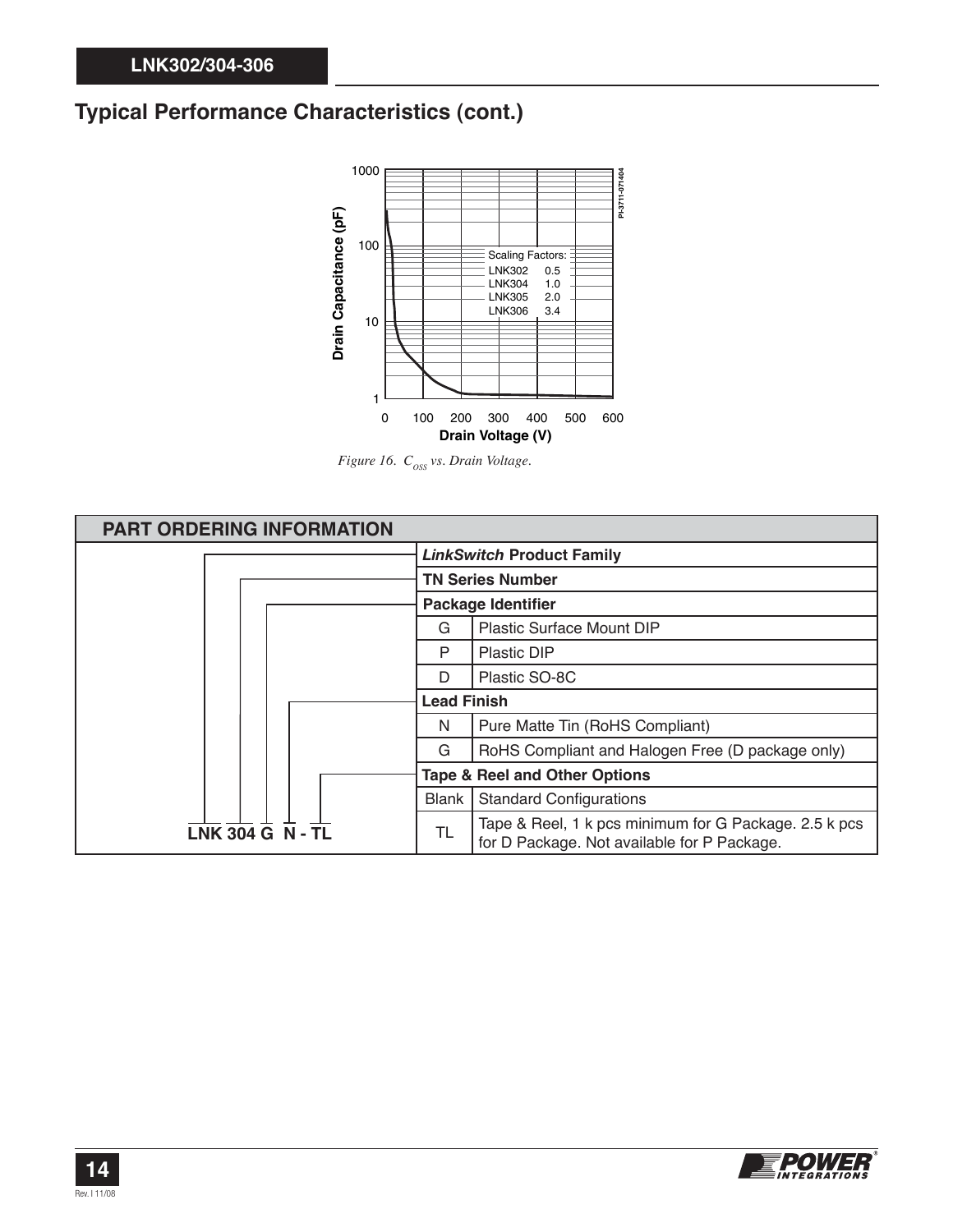

**.004 (.10) .012 (.30)**

**.048 (1.22) .009 (.23) .053 (1.35)**

**.068 (1.73) (NOTE 5)**

**.032 (.81) .037 (.94)**

1201/73.

**.125 (3.18) .145 (3.68)**

> **.036 (0.91) .044 (1.12)**

 $\overline{\overline{\mathbf{0}^{\circ}}\cdot\overline{\mathbf{8}^{\circ}}}$ 

**.004 (.10)**

 **body. .057 (1.45)**

**G08B**

PI-2546-121504

**2-15 15** Rev. I 11/08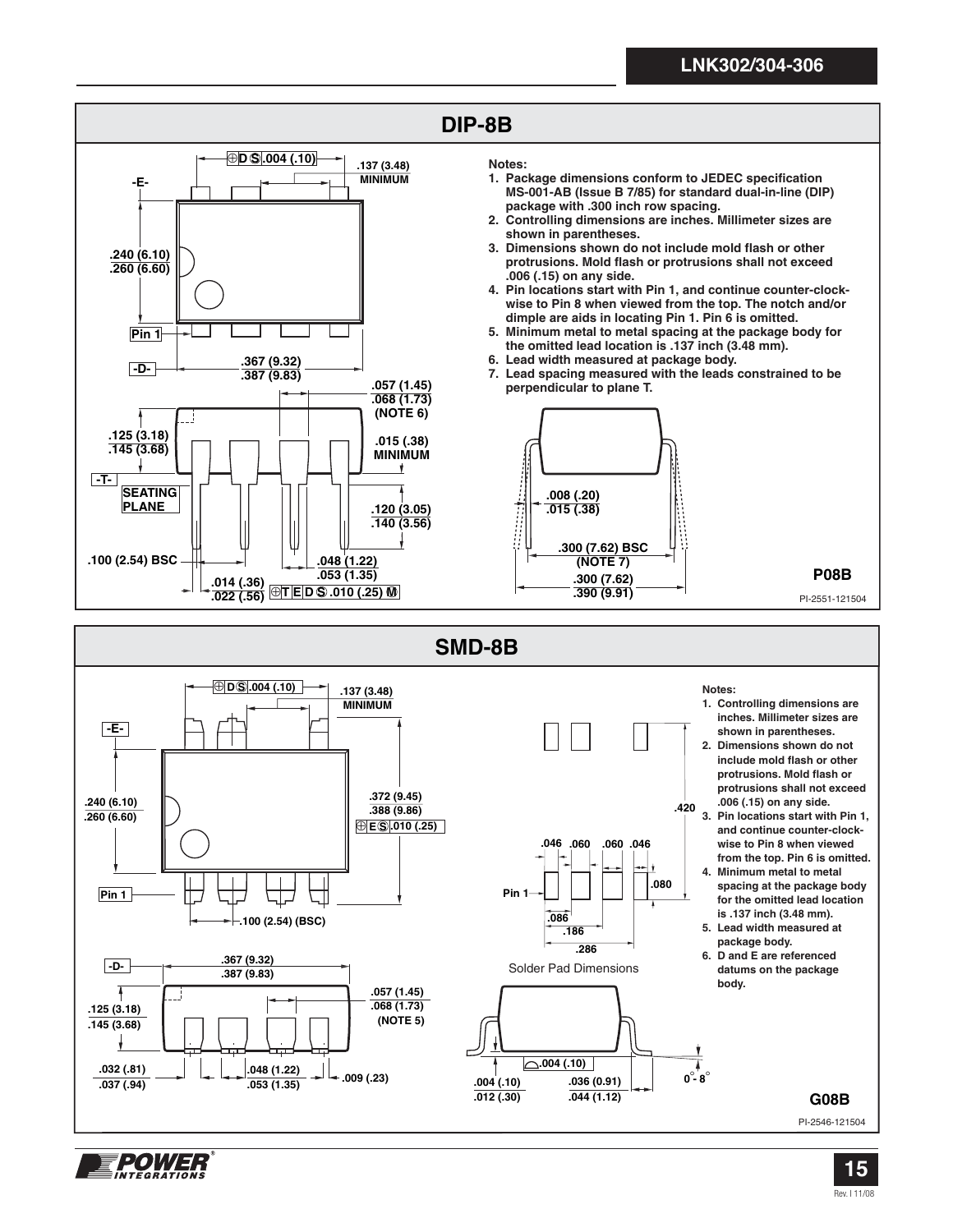

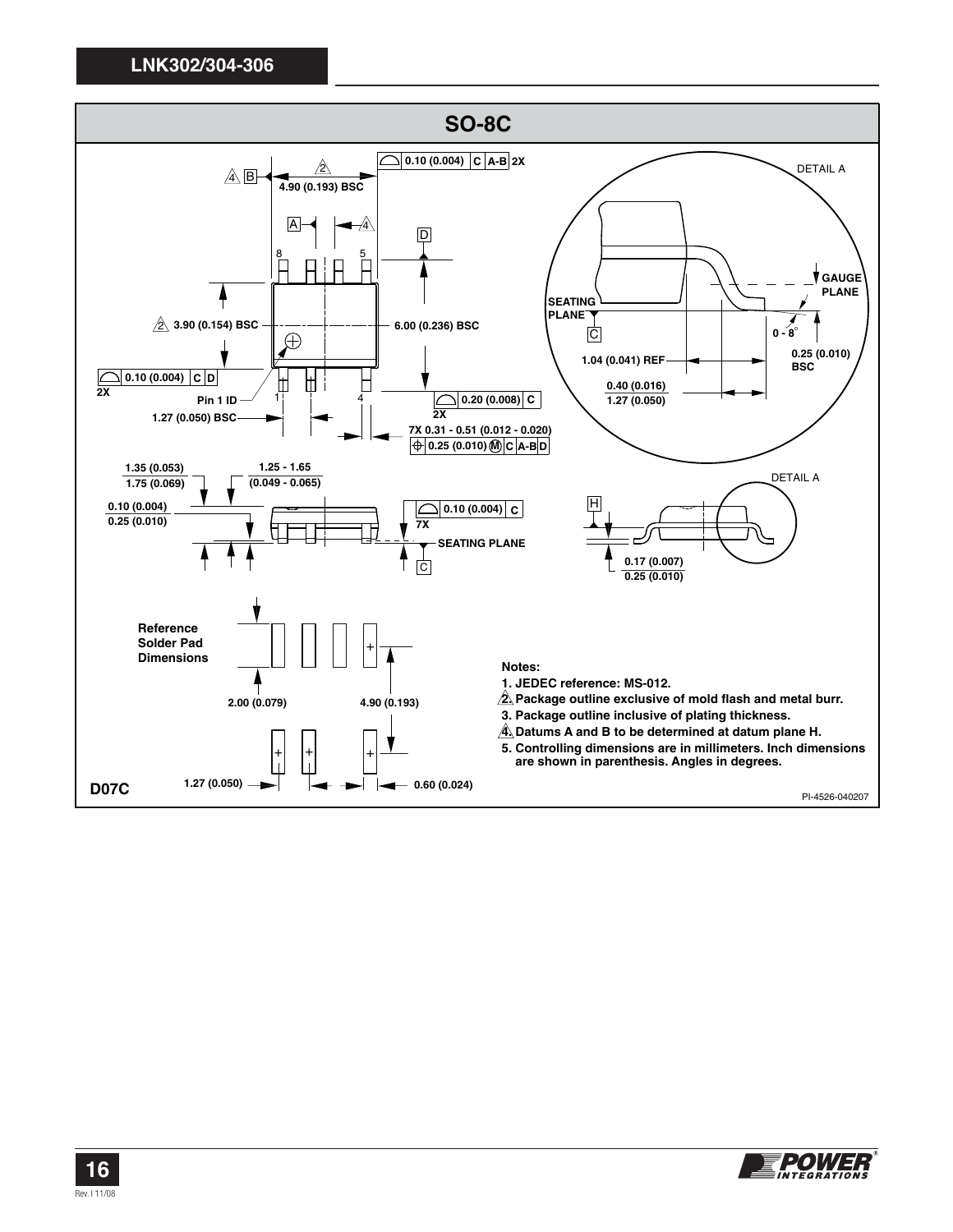Notes



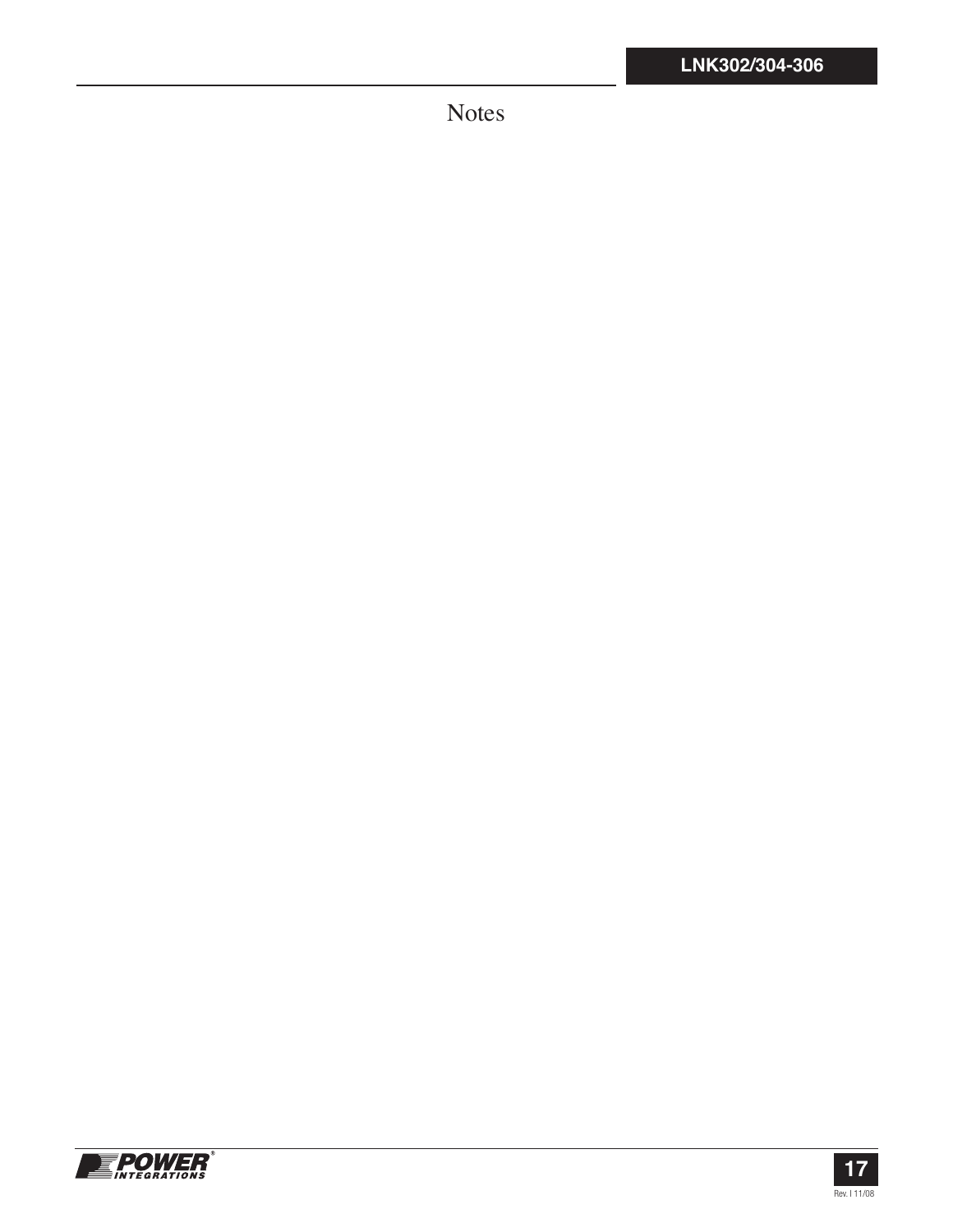Notes



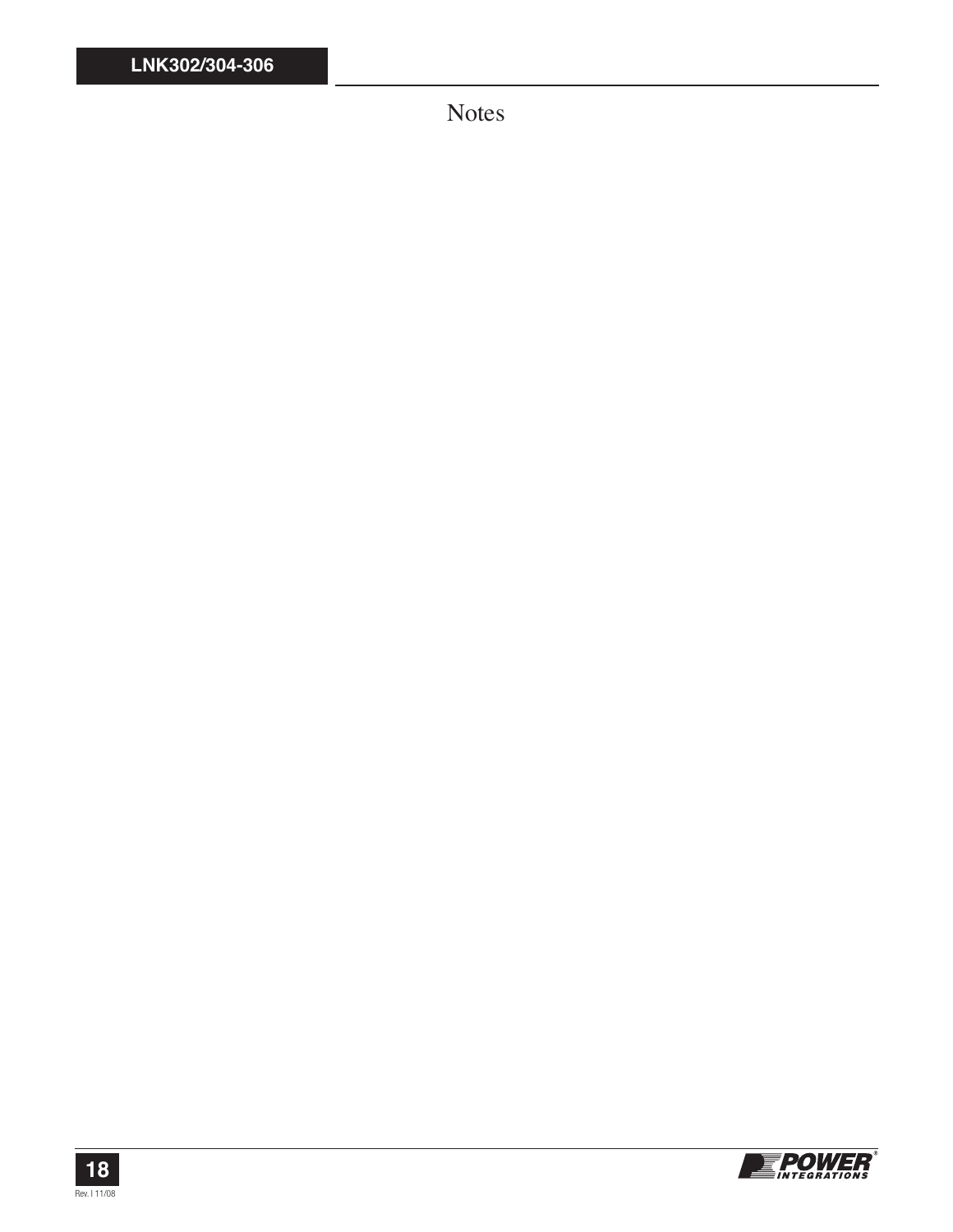| Revision     | <b>Notes</b>                                                                                                                                    | Date  |
|--------------|-------------------------------------------------------------------------------------------------------------------------------------------------|-------|
| C            | 1) Released final data sheet.                                                                                                                   | 3/03  |
| D            | 1) Corrected Minimum On Time.                                                                                                                   | 1/04  |
| E            | 1) Added LNK302.                                                                                                                                | 8/04  |
| $\mathbf{F}$ | 1) Added lead-free ordering information.                                                                                                        | 12/04 |
| G            | 1) Minor error corrections.<br>2) Renamed Feedback Pin Voltage parameter to Feedback Pin Voltage at Turnoff Threshold and<br>removed condition. | 3/0.5 |
| H            | 1) Added SO-8C package.                                                                                                                         | 12/06 |
|              | 1) Updated Part Ordering Information section with Halogen Free                                                                                  | 11/08 |